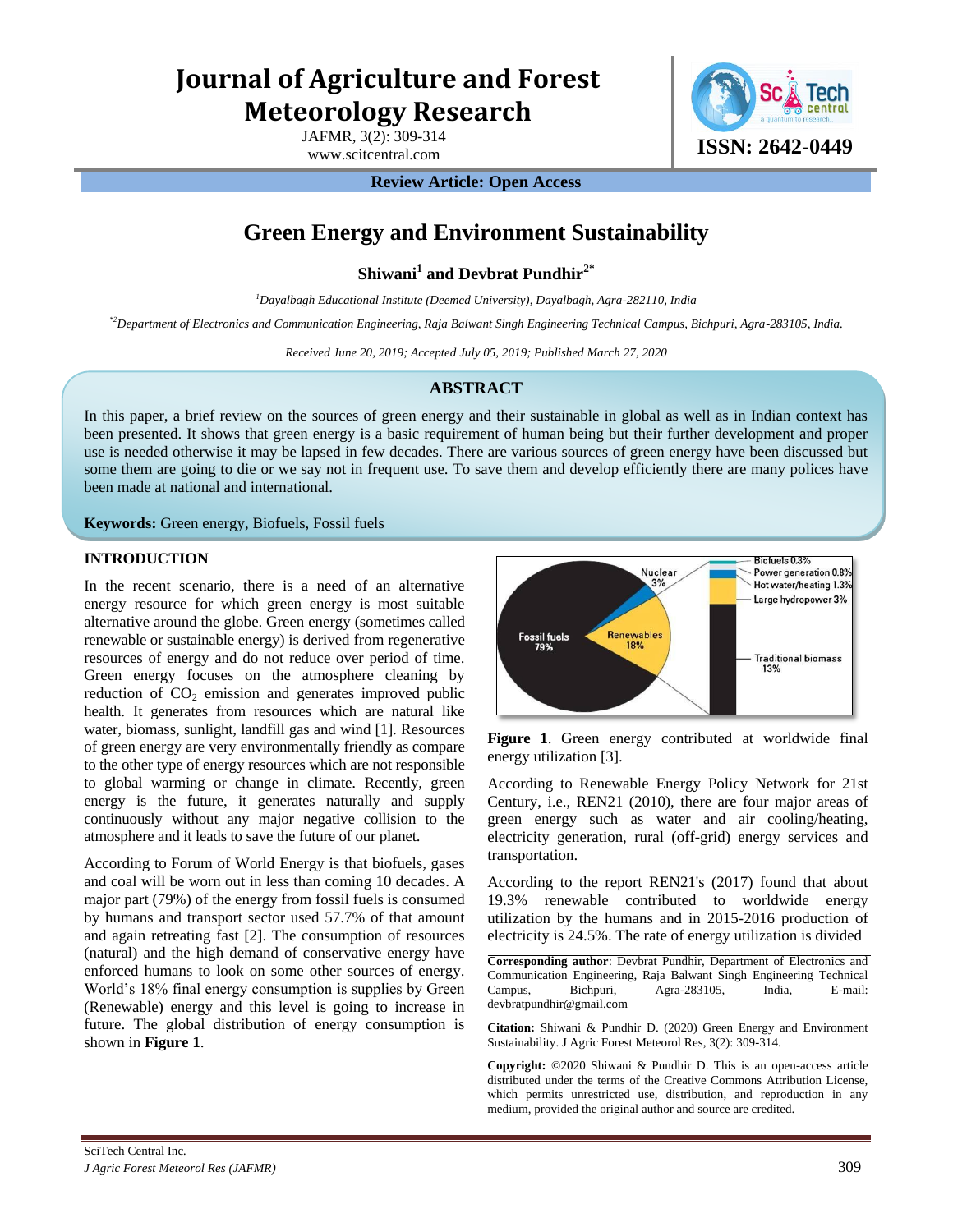#### as **(Table 1)**:

|  |  |  |  |  | Table 1. Rate of energy utilization from different sources. |
|--|--|--|--|--|-------------------------------------------------------------|
|--|--|--|--|--|-------------------------------------------------------------|

| <b>Percentage of Energy</b> | <b>Sources</b>                                             |  |  |
|-----------------------------|------------------------------------------------------------|--|--|
| 8.9%                        | Customary biomass                                          |  |  |
| 3.9%                        | Hydro electricity                                          |  |  |
| 4.2%                        | Heat Energy through solar heat, geothermal and biomass     |  |  |
| 2.2%                        | Electrical energy from biomass, solar, wind and geothermal |  |  |

The united states and china are highly marketing in wind, solar and biofuels and in hydro portions [4] due to this around 7.7 million jobs are generated in the field of solar photovoltaic development [5] at the end of the 2015 around half of the total electricity is generated which was renewable

[6]. In some countries the employment rate is decreases like in Spain and Germany [7]. On the basis of GSR 2012 report the estimate job distribution is in the field of green energy is shown in **Figure 2** and about 30% jobs are possible in this sector which is the highest among the others.



**Figure 2**. Worldwide estimated jobs in green energy sector [8].

Green energy is widely spread in all over the green (natural) world which helps in climate change mitigation, energy preservation and economic benefits [9].

## **HISTORY OF DEVELOPMENT**

The chronological evidences show that the coal is the first source of green energy than the energy of biomass was introduced in 19th century and then next was wind energy. When moving into the historical records of the green energy and it found that main (traditional) resources of green power were power of animal, human, water, fire, wind [10] and biomass. Fossil fuel was introduced in 1860's and 70's which was very beneficial then photovoltanic effect in solid state was found in 1885 [11]. In 1905 Max Weber focused on the fossil fuel energy in his paragraph "Die protestantische Ethik und der Geist des Kapitalismus" (bis der letzte Zentner fossilen Brennstoffs verglüht ist). At the end of the World War 1 solar engines were introduced. The significance of solar power was noticed in the article "Scientific American" in 1911 [12]. In 1960's green revolution was noticed in extension of agriculture. In 1970's green energy was highly promoted especially solar power but in 1980 the cost of solar panels were so high [13]. IEA 2014 focused on world energy outlook on green power

supplies will be 1,700 GW to 4,550 GW from 2014 to 2040 [14].

## **RESOURCES OF GREEN ENERGY**

There are various resources of green energy some of them are described here in brief. These resources are natural and environment friendly so it is safe for human being as well as to our planet.

## **Biofuels**

A fuel derived from living sources (matter), biological processes and anaerobic digestion. It is directly produced through plants and domestic wastes. In this process contemporary  $CO<sub>2</sub>$  fixation is occurred by the photosynthesis process of plant and microalgae. The main advantage of biofuel is availability. This is very helpful in controlling air pollution. Biofuels produce [Biodiesel](https://greenenergy.conferenceseries.com/events-list/biomass-bioenergy) that is a type of diesel fuel produced by recycled eatery lubricants [animal fats](https://greenenergy.conferenceseries.com/events-list/biomass-bioenergy) or [vegetable oils.](https://greenenergy.conferenceseries.com/events-list/biomass-bioenergy) It is [bio decomposable.](https://greenenergy.conferenceseries.com/events-list/biomass-bioenergy) The pure form of [Biodiesel](https://greenenergy.conferenceseries.com/events-list/biomass-bioenergy) is  $B_{100}$  and other common forms are  $B_2$ ,  $B_5$  and  $B_{20}$ (in which 2%, 5% and 20% biodiesel) are found.

#### **Biomass and bioenergy**

Living organisms' biological material is biomass. In 2016, USA gathered the 5% energy from biomass in which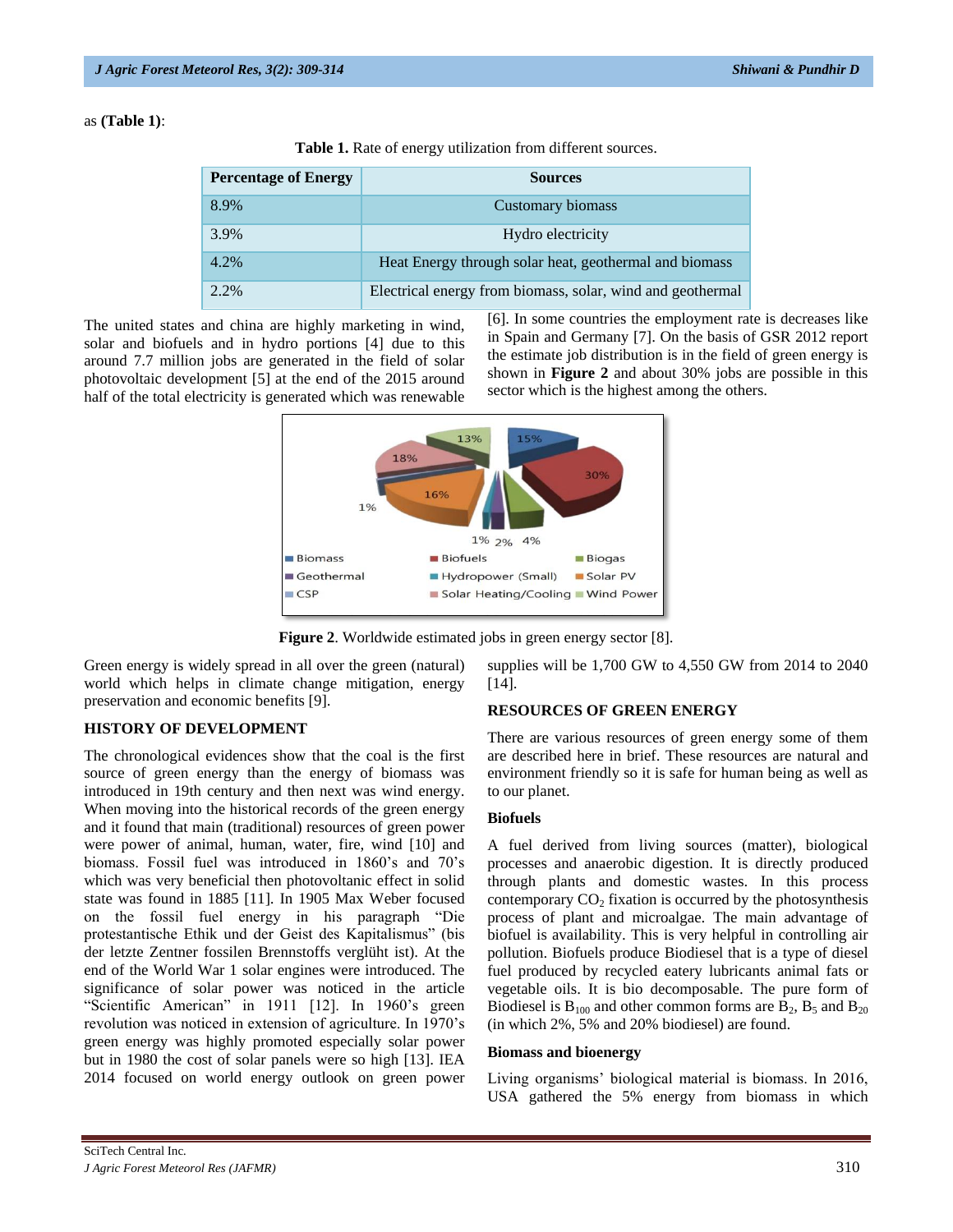biofuels from 48% and 41% from wood based biomass [15]. Biomass Energy Center [16] reported that at present wood biomass is the largest source of green energy. Bioenergy is also a green or renewable energy derived from living sources. It generated from the area of forests or agriculture, organic wastes and municipal wastes [17]. Tester [18] said that the availability is the main advantage of biomass production means living organisms are found everywhere. There are many types of energy produced from biomass for example chemical feedstock, cooking heat, electricity, etc. [19-21].

#### **Hydropower**

The energy released from water is called hydropower. In this, through watermills kinetic energy of water, changes into mechanical energy or hydroelectricity. In 2016, 1064 GW or 16.4% of global electricity is generated from hydropower.

## **Geothermal energy**

Heat that is stored inside the earth is help in producing geothermal energy. At present 10,000 MW over the world geothermal energy is produced. Geographical survey reported that in India have observed existence of about 340 warm springs inside the hot nations.

#### **Solar energy**

The energy produces by sun light is called solar energy. China is a leading solar power generator in world with 100 GW installed capacity. In India the highest energy producer is western Rajasthan region and lowest is the north-eastern region. India indicated a good level of getting the solar power [3]. The installed capacity of India is 23 GW of 30 June, 2018 and may be extended up to eight times in future.

#### **Wind energy**

The power which generate through the high speed of wind is called wind power. Large numbers of wind turbines are installed at field and their mechanical energy converted into electrical energy. In 2016, 500,000 MW wind energy produced over the world.

#### **GREEN ENERGY IN INDIA**

Indian Government has also taken many initiatives to increase the growth and development in green energy sector. The database from Ministry of Renewal Energy in Indian is shown in **Figure 3**.

| Sl. no.        | Source/system                                               | <b>Estimated</b> potential                                                          | Achievements (as on 30 September 2008)        |
|----------------|-------------------------------------------------------------|-------------------------------------------------------------------------------------|-----------------------------------------------|
| $\mathbf{1}$   | A power from renewables                                     |                                                                                     |                                               |
| A.             | Grid interactive renewable power                            | (MW)                                                                                | (MW)                                          |
| 1.             | Wind power                                                  | 45,195                                                                              | 9521.80                                       |
| $\mathbf{z}$   | Biopower (agroresidues and plantations)                     | 16,881                                                                              | 656.60                                        |
| $\overline{3}$ | <b>Bagasse</b> cogeneration                                 | 5000                                                                                | 993.83                                        |
| $\overline{4}$ | Small hydro (up to 25 MW)                                   | 15,000                                                                              | 2220.99                                       |
| 5.             | Energy recovery from waste (MW)                             | 2700                                                                                | 55.25                                         |
| 6.             | Solar photovoltaic power                                    |                                                                                     | 2.12 MW                                       |
|                | Sub total (A)                                               | 84,776                                                                              | 13,450.59                                     |
| B.             | Captive/combined heat and power/distributed renewable power |                                                                                     |                                               |
| 7.             | Biomass/cogeneration (non-baggase)                          |                                                                                     | 136.70                                        |
| 8.             | <b>Biomass gasifiers</b>                                    |                                                                                     | 102.21                                        |
| 9.             | Energy recovery from waste                                  |                                                                                     | 31.07                                         |
|                | Sub total (B)                                               |                                                                                     | 269.98                                        |
|                | Total (A+B)                                                 | 84,776                                                                              | 13,720.57                                     |
| П              | Remote village electrification                              |                                                                                     | 5379 villages/hamlets                         |
| Ш              | Decentralized energy systems                                |                                                                                     |                                               |
| 10.            | Family-type biogas plants                                   | 120 lakh                                                                            | 40.32 lakh                                    |
| 11.            | Solar photovoltaic systems                                  | 50 MW/km <sup>2</sup>                                                               | 120 MWp                                       |
|                | i. Solar street lighting systems                            | ÷                                                                                   | 70,474 nos.                                   |
|                | ii. Home lighting systems                                   |                                                                                     | 434,692 pos.                                  |
|                | iii. Solar lanterns                                         |                                                                                     | 697,419 nos.                                  |
|                | iv. Solar power plant                                       |                                                                                     | 8.01 MWp                                      |
|                | v. Solar photovoltaic pumps                                 |                                                                                     | 7148 nos                                      |
| 12.            | Solar thermal systems                                       |                                                                                     | 4.78.058 nos.                                 |
|                | i. Solar water heating systems                              | 140 million m <sup>2</sup> of collector area                                        | 2.45 million m <sup>2</sup> of collector area |
|                | ii. Solar cookers                                           |                                                                                     | 6.37 lakhs                                    |
| 13.            | Wind pumps                                                  |                                                                                     | 1342 nos.                                     |
| 14.            | Aero generators/hybrid systems                              |                                                                                     | 723.00 kW                                     |
| IV             | Awareness programs                                          |                                                                                     |                                               |
| 15.            | Energy parks                                                |                                                                                     | 516 nos.                                      |
| 16.            | Aditya Solar Shops                                          |                                                                                     | 269 nos                                       |
| 17.            | Renewable Energy Clubs                                      |                                                                                     | 521 nos                                       |
| 18.            | Distric Advisory Committees                                 |                                                                                     | 560 nos.                                      |
|                |                                                             | $MW = mega-watt$ ; $m^2 = square$ meter; $km^2 = kilowatt$ ; $MWp = mega watt peak$ |                                               |

**Figure 3**. Green energy in India at a glance [\(http://www.mnre.gov.in\)](http://www.mnre.gov.in/).

## **ENVIRONMENTAL SUSTAINABILITY**

Environmental sustainability and social development are the most important aspect of increasing living standards and the growth of economy. The pollution, biological damages, heavy waste, population growth cause climate change and green energy is also affected by these reasons. The poor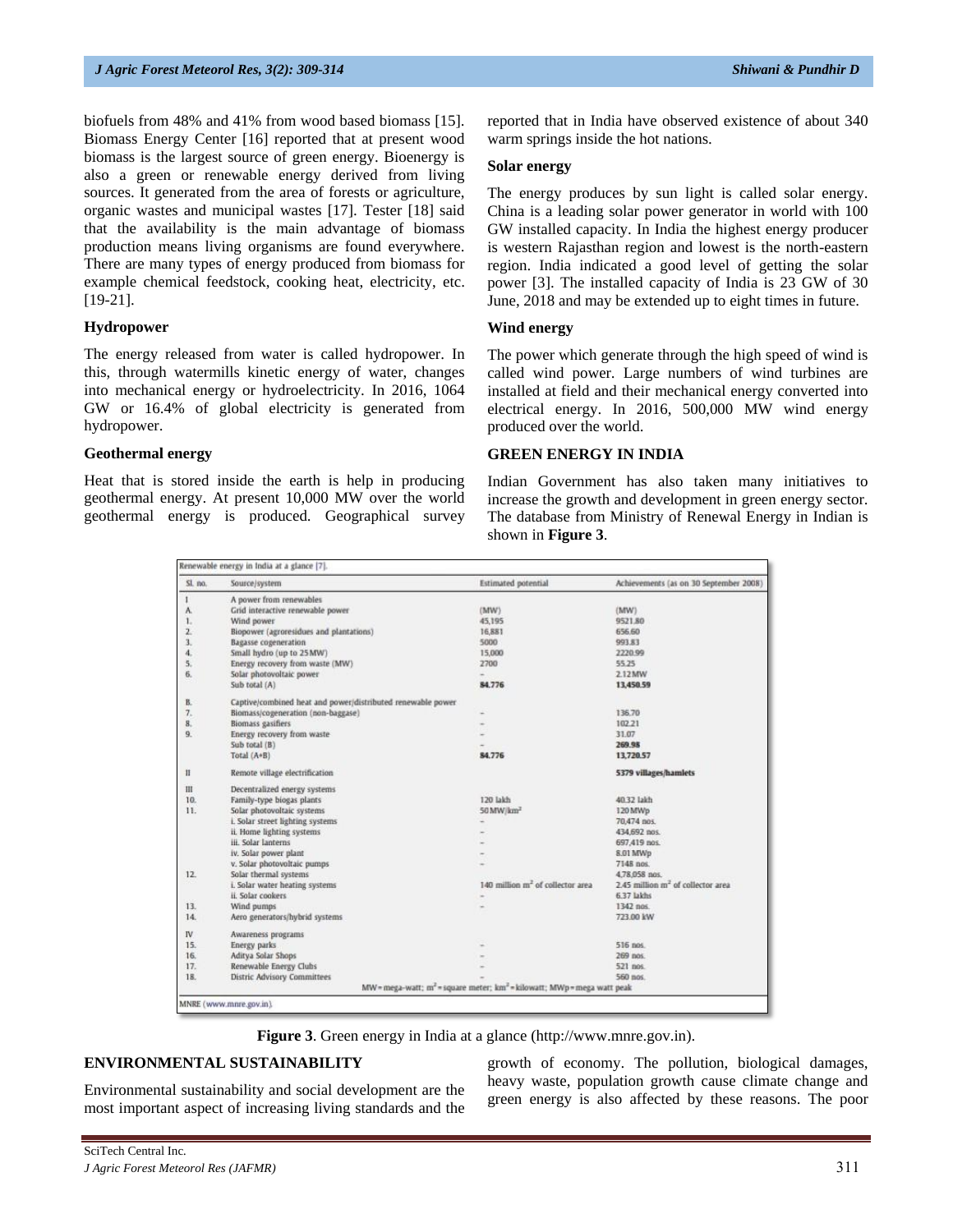energy services make worse social issues likeunemployment, poverty, inequity and ill health (diseases) so for controlling this firstly we conserve our natural resources, greenery of the earth and use different management techniques - Clean development mechanism, Green Nanotechnology, Green chemistry, Green Economy, Green Technology and Architecture and supports plantation, Energy Conservation, Energy Recycling, Power, Energy Engineering, Environmental Engineering, Energy Storage, Conversion and Grid Modernization, Bioremediation, afforestation. Environmental sustainability is mandatory to live a healthy and standard life.

Sustainable Development aims to address all the environmental, economic and socio-political problems, without compromising either one another and without jeopardizing human capability and development. It can be

seen in **Figure 4**. According to United Nations (UN) sustainable development submit held in New York on September 25-27, 2015, eight goals which were previously decided and also achieved. These are as follows:

- 1. To eradicate extreme poverty and hunger
- 2. To achieve universal primary education
- 3. To promote gender equality
- 4. To reduce child mortality
- 5. To improve maternal health
- 6. To combat HIV/AIDS, malaria, and other diseases
- 7. To ensure environmental sustainability
- 8. To develop a global partnership for development



**Figure 4**. Sustainable development parameters.

Further, seventeen goals are needed to maintain environmental sustainability which are shown in **Figure 5** and also described here one by one. The new Sustainable Development Goals (SDG) targets will be reviewed in 2030 when that will expire as stated below.

- 1. End poverty in all its forms everywhere.
- 2. End hunger, achieve food security and improved nutrition and promote sustainable agriculture.
- 3. Ensure healthy lives and promote well-being for all at all ages.
- 4. Ensure inclusive and equitable quality education and promote lifelong learning opportunities for all.
- 5. Achieve gender equality and empower all women and girls.
- 6. Ensure availability and sustainable management of water and sanitation for all.
- 7. Ensure access to affordable, reliable, sustainable and modern energy for all.
- 8. Promote sustained, inclusive and sustainable economic growth, full and productive employment and decent work for all.
- 9. Build resilient infrastructure, promote inclusive and sustainable industrialization and foster innovation.
- 10. Reduce inequality within and among countries.
- 11. Make cities and human settlements inclusive, safe, resilient and sustainable.
- 12. Ensure sustainable consumption and production patterns.
- 13. Take urgent action to combat climate change and its impacts.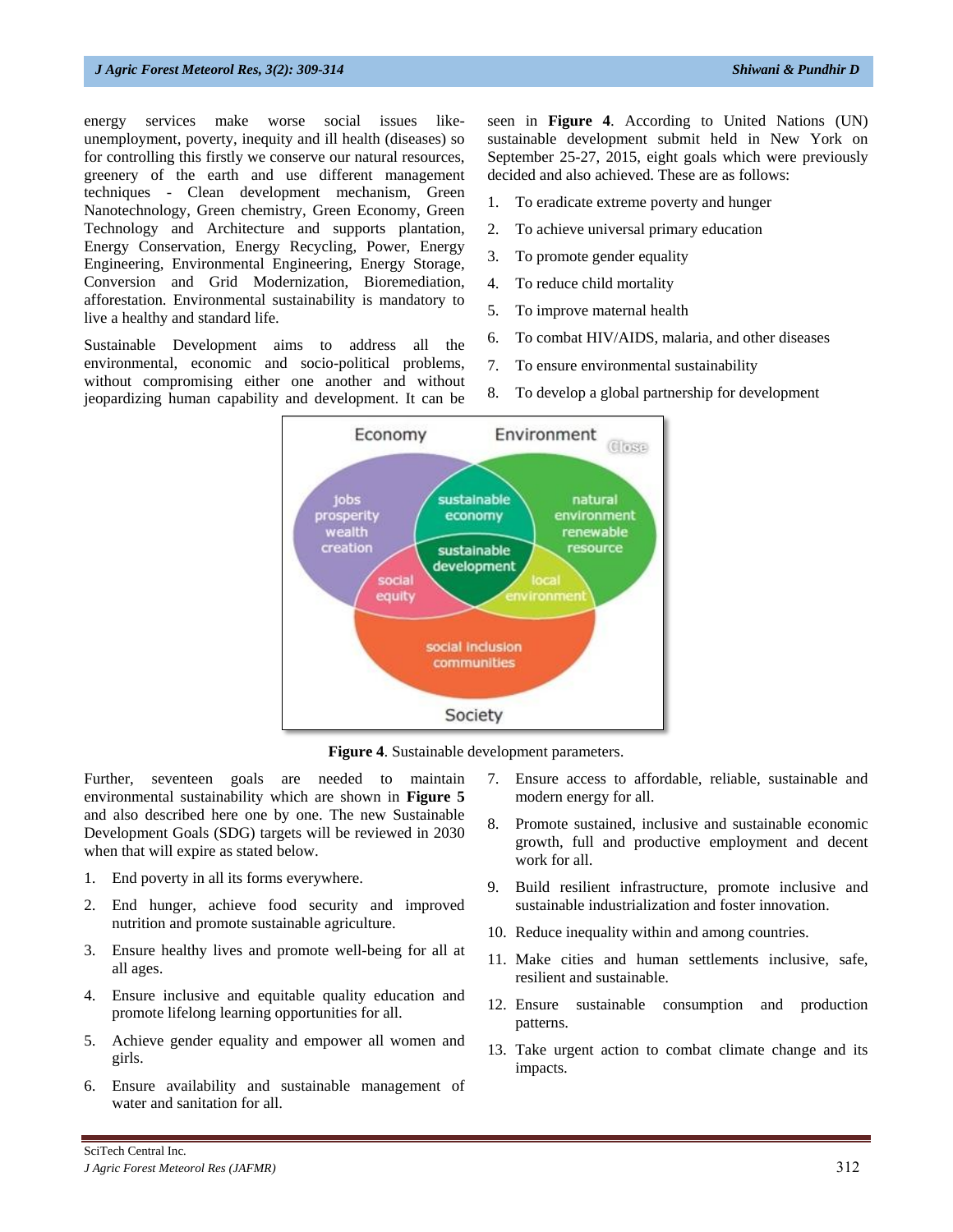#### *J Agric Forest Meteorol Res, 3(2): 309-314 Shiwani & Pundhir D*

- 14. Conserve and sustainably use the oceans, seas and marine resources for sustainable development.
- 15. Protect, restore and promote sustainable use of terrestrial ecosystems, sustainably manage forests, combat desertification and halt and reverse land degradation and halt biodiversity loss.
- 16. Promote peaceful and inclusive societies for sustainable development, provide access to justice for all and build effective, accountable and inclusive institutions at all levels.
- 17. Strengthen the means of implementation and revitalize the global partnership for sustainable development.



**Figure 5**. New sustainable development goals (SDG) of 2015.

#### **CURRENT ENERGY POLICIES IN INDIA**

The Electricity Act 2003, National Electricity Policy 2005, National Rural Electrification Policies 2006, Tariff Policy 2006, Integrated Energy Policy Report (Planning Commission) 2006. These policies suggest that the green energy path in all over the country up to 2031-2032. These policies focus and special emphasis on the development of the green energy.

#### **RECENT INITIATIVES IN INDIA**

Akshay Urja Shops or renewable (green) energy shops, District Advisory Committees (DACs), Energy parks, Rajiv Gandhi, Akshay Urja Newsletter (Renewable Energy Newsletter), Akshay Urja Diwas (Rajiv Gandhi Renewable Energy Day) Green (Renewable) Energy Clubs etc. take initiatives for development and preserve our green energy.

#### **CONCLUSION**

From this chapter, we can conclude the following:

- Green energy is the recent energy alternative which can be for long which is safe and environmental friendly.
- In India as well as in world, advancement in green energy resources is on priority.
- The level of the production of green energy is continuously increasing.
- Indian Government takes many initiatives and make polices for the green energy production and development.
- At last, we can say that for environment sustainability, green energy is a key of success which should be utilized in properly.

#### **ACKNOWLEDGEMENT**

Authors are thankful to all researchers and for their valuable reports also which we have cited in this chapter. We are also grateful Dr. Asha Singh, Government PG College, Fatehabad, Agra to give an invitation for chapter contribution in her valuable book on Environment and Climate Change.

#### **REFERENCES**

- 1. Ellabban O, Abu-Rub H, Blaabjerg F (2014) Renewable energy resources: Current status, future prospects and their enabling technology. Renewable and Sustainable Energy Reviews 39: 748-764.
- 2. International Energy Agency IEA (2007) Key world energy statistics. Available at: [http://www.iea.org/Textbase/nppdf/free/2006/Key2006.](http://www.iea.org/Textbase/nppdf/free/2006/Key2006.pdf) [pdf](http://www.iea.org/Textbase/nppdf/free/2006/Key2006.pdf)
- 3. Kumar A, Kumar K, Kaushik N, Sharma S, Mishra S (2010) Renewable energy in India: Current status and future potentials. Renewable and Sustainable Energy Reviews 14: 2434-2442.
- 4. REN21 (2016) Global Status Report. Retrieved on 8th June, 2016.
- 5. IRENA (2015) Renewable energy and jobs. Annual review, IRENA.
- 6. Vaughan A (2016) Renewables made up half of net electricity capacity added last year. The Guardian.
- 7. Martinot E, Sawin J (2012) Renewables global status report: 2012 update.